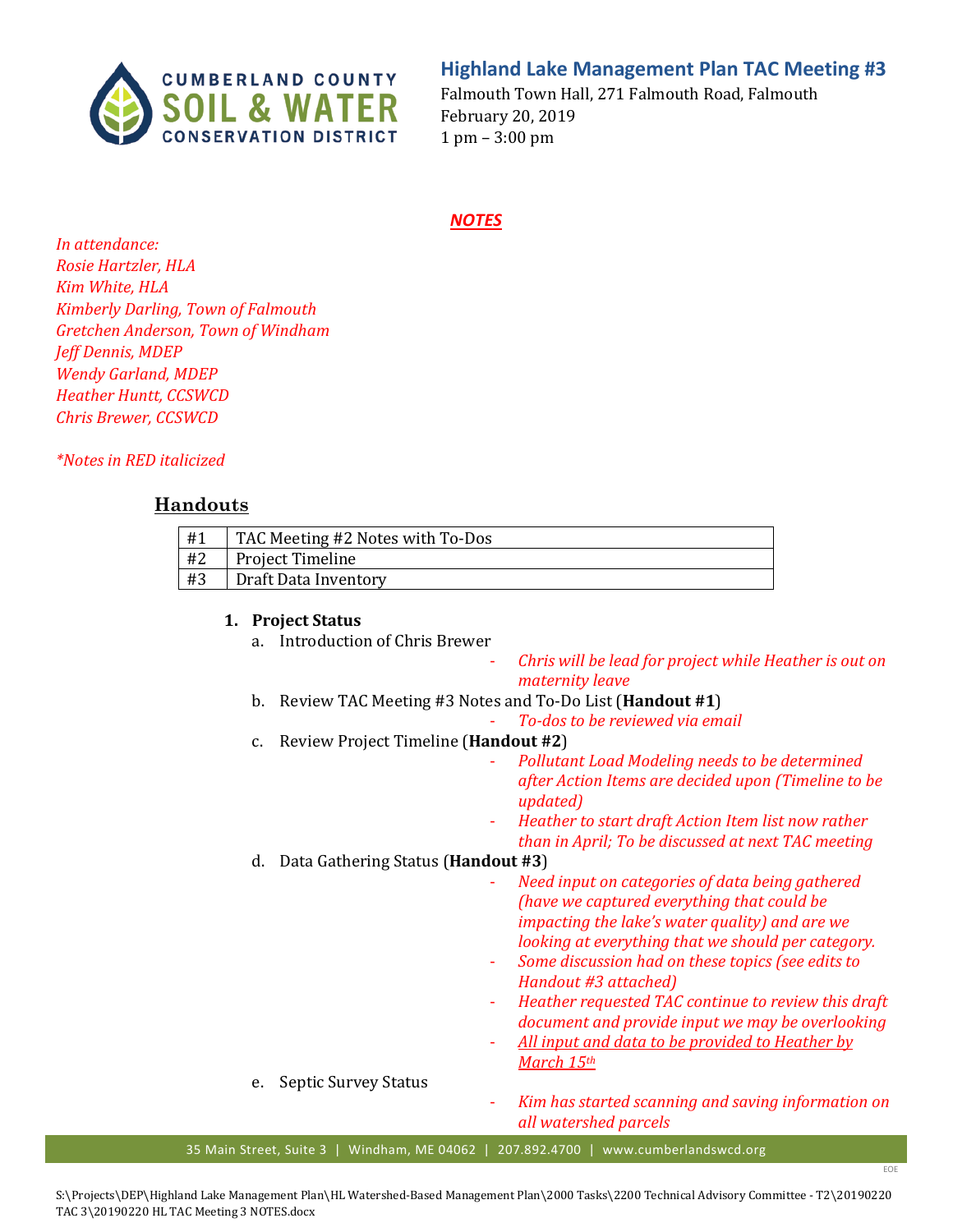- *Next steps for Kim and Gretchen are to prioritize these sites* 
	- *i. Jeff suggested prioritizing ones that are old and close to the lake and those that are on sensitive soil*
	- *ii. Kim and Gretchen to work with Jeff in prioritizing*
	- *iii. The Management Plan to list priority systems, and action item of the Plan is to investigate these systems*
- f. BMP Inspection Status
- *Rosie and Kim are working on, cannot access BMPs until snow melts*
- *Heather available to assist Rosie and Kim: Can provide worksheet for BMP reviews*

# **2. Pollutant Load Modeling Process (Task 4 of #20180008)**

- a. Jeff Dennis: Lead
- b. Timeline for completion: May 31, 2019
	- *Timeline to be adjusted (see 1.c. above)*

## **3. Public Updates (Task 6 of #20180008)**

- a. Updates in March and April Coordinate update with public forum?
	- *Will need to provide public updates again this spring – perhaps discuss at next TAC Meeting*
- b. Plan for action item presentation to public (HLLT, HLA, Towns)
	- *Discussion had on best way to present action items to public and to acquire feedback*
	- *Latest consensus:*
		- *i. HLA to send out notification to watershed residents this spring with presentation on action items to occur at HLA Annual Meeting on July 18th*
		- *ii. Presentation of action items to be given to the town councils (Windham's will likely be a through a workshop meeting; Feedback will be requested from the council members)*
		- *iii. Press release and town websites will notify the public of the draft action items and encourage feedback through a Survey Monkey evaluation.*
		- *iv. Action items to include tasks, estimated costs, responsible entities, and timeline – Wendy says we should strive to get public input on the funding mechanisms of these proposed action items*
		- *v. Forum to mention that feedback will be requested but forum will not "present" the action items (forum to focus on water quality status; forum may or may not happen before*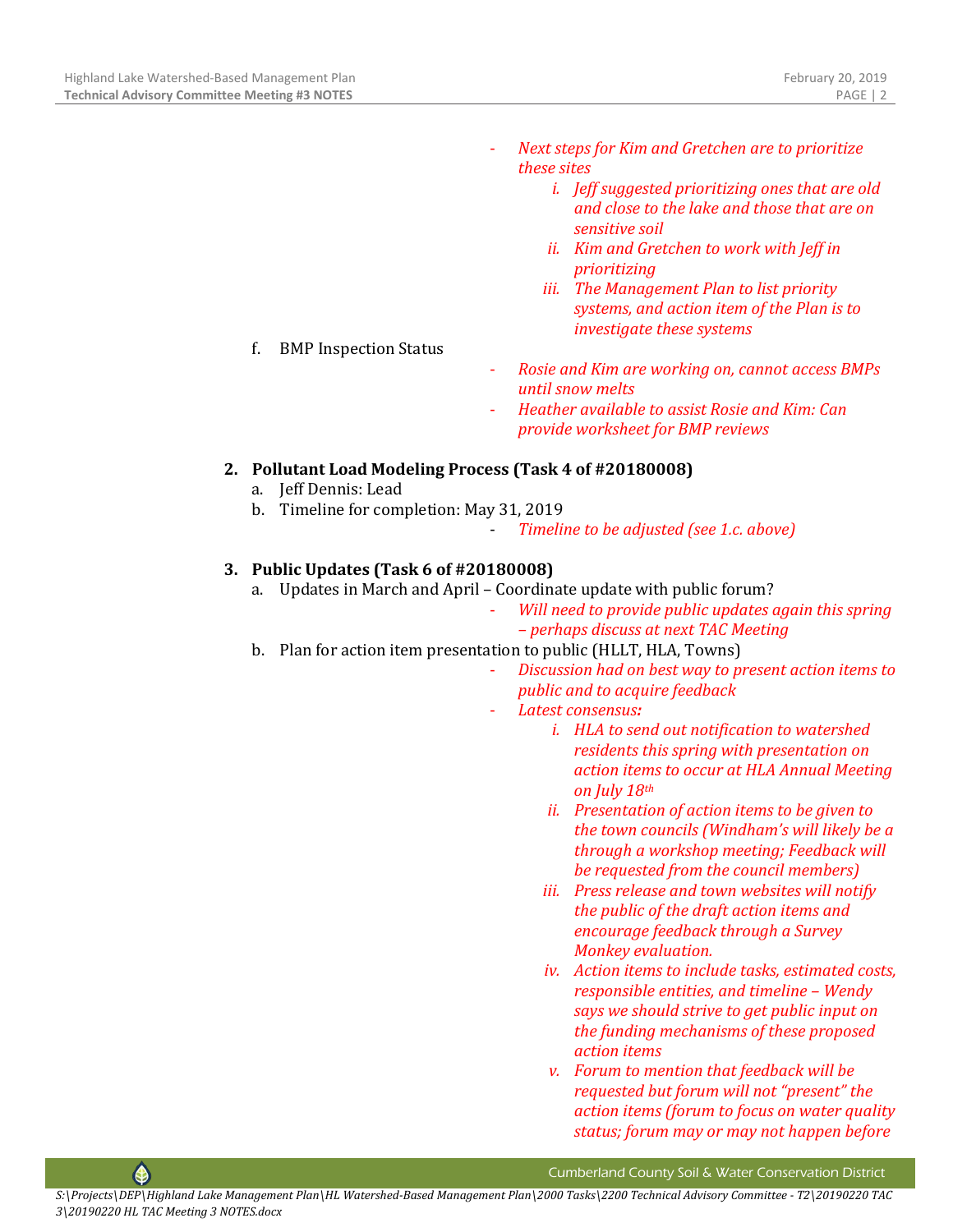*management plan action item input is needed)*

## **4. Review To-Dos / Schedule Next Meeting(s) - April and June**

- *Next meeting: April 24th, 1 pm – 3 pm at Falmouth*

## *Additional Topics Discussed:*

- *1. Ownership of the Management Plan*
	- *a. After much discussion, the TAC decided that HLLT would be best entity for Plan ownership (versus just HLA) due in part to:*
		- *i. HLLT is comprised of the two towns and HLA / It has representation from all stakeholders*
		- *ii. HLA would still be the boots on the ground*
		- *iii. HLLT as owner would keep the Towns involved, not have the lake's improvement just be HLA's responsibility*
		- *iv. HLLT as owner would be easier to justify support for the Towns to assist in implementing in action times*
	- *b. Gretchen to create memo to HLLT on TAC decision of ownership, to be presented at next HLLT meeting i. Kim to talk to Dennis about adding this topic/memo to the next HLLT meeting in March*
- *2. Jeff presented table on phosphorus mass in the lake's water column in 2018*
	- *a. Table shows phosphorus increasing yet remaining even after picocyanobacteria (pcy) bloom is no longer visible – there is a possibility the pcy remain yet have traveled deeper for phosphorus where they are no longer visible.*
	- *b. Jeff and a few select lake scientists to meet in the next couple of weeks to discuss current lake data*

| <b>Task Category</b> | <b>Action Item To-Do</b>                                                                             | <b>Person(s) Conducting Task</b> | <b>Deadline</b>                              |
|----------------------|------------------------------------------------------------------------------------------------------|----------------------------------|----------------------------------------------|
| <b>TAC</b>           | <b>Send out TAC Meeting #3 notes</b>                                                                 | <del>Heather</del>               | <b>DONE</b>                                  |
|                      | Notify TAC of need for match for May<br><b>Progress Report</b>                                       | <b>Chris</b>                     | Middle to end of<br>April                    |
| Data Gathering       | Look into and provide update on how<br>use of point system is working for<br>Windham (new ordinance) | Gretchen                         | Gretchen to talk<br>with CEO in<br>next week |
|                      | Check with snowmobile club for<br>information on stream crossing                                     | Gretchen                         | 3/15/19                                      |
|                      | Bring hardcopy of 1996 Build Out<br><b>Analysis Report to February Meeting</b>                       | Heather                          | <b>DONE</b>                                  |
|                      | Email 1996 Build Out Analysis Report<br>to TAC                                                       | <b>Heather</b>                   | 3/1/19                                       |
|                      | Organize private road spreadsheet                                                                    | Kim                              | $3/15/19$ : Kim is<br>working on             |
|                      | Save zoning map to shared drive                                                                      | <del>Heather</del>               | <b>DONE</b>                                  |

#### **To-Dos**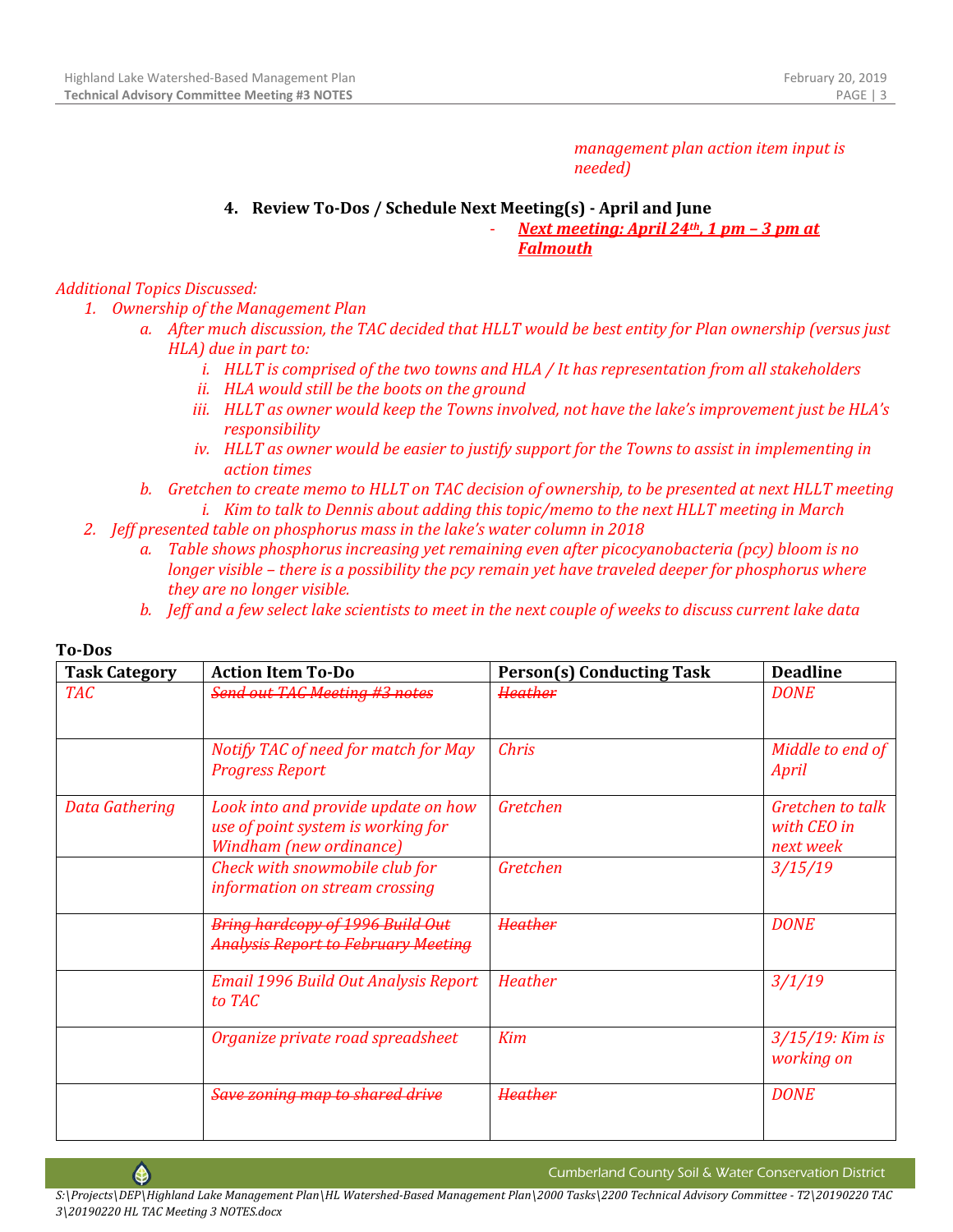|   | Provide Heather with updated                                                                                                                                                                                                                                                              | Rosie                                                | <b>DONE</b>                                                                                                                                                    |
|---|-------------------------------------------------------------------------------------------------------------------------------------------------------------------------------------------------------------------------------------------------------------------------------------------|------------------------------------------------------|----------------------------------------------------------------------------------------------------------------------------------------------------------------|
|   | bathymetry map recalculated and<br>created by IF&W                                                                                                                                                                                                                                        |                                                      |                                                                                                                                                                |
|   | Add updated bathymetry map to<br>shared drive                                                                                                                                                                                                                                             | <b>Heather</b>                                       | <b>DONE</b>                                                                                                                                                    |
|   | Ask Jeff for pdf and shapefiles of<br>tributary subwatersheds and save pdf<br>to shared drive                                                                                                                                                                                             | <b>Heather</b>                                       | Jeff provided<br>prior to<br>Heather asking!                                                                                                                   |
|   | Using tributary subwatersheds, Jeff<br>interested in finding density of stream<br>and houses along streams to figure<br>out which tributaries might have the<br>most impact to the lake; Jeff would<br>also like to look at impervious data                                               | <b>Jeff</b>                                          | DONE: Jeff<br>created<br><i>impervious map</i><br>of tributary<br>subwatersheds<br>which he thinks<br>is more<br>beneficial than<br>analyzing<br>housing units |
|   | Add HL water quality summary to-<br>date (prior to 2018) to shared drive                                                                                                                                                                                                                  | <b>Heather</b>                                       | 3/15/19                                                                                                                                                        |
|   | 2018 water quality summary and any<br>accompanying pdfs and shapefiles                                                                                                                                                                                                                    | Jeff (needed for Science<br>Roundtable)              | 3/15/19                                                                                                                                                        |
|   | <b>Check on fertilizer application of the</b><br>ballfield near McIntosh Brook                                                                                                                                                                                                            | Gretchen                                             | $DONE - Info$<br>provide at<br>2/20/19<br>meeting and<br>follow-up info<br>sent to Heather<br>on $2/21/19$                                                     |
|   | <b>Create outline of data collected thus</b><br>far per category to review at next<br><b>TAC meeting</b>                                                                                                                                                                                  | <b>Heather</b>                                       | <b>DONE:</b><br>Presented at<br>2/20/19<br>meeting                                                                                                             |
|   | Investigate tributaries to determine<br>those likely to be unstable (depositing<br>sediment at a higher rate than<br>typical) to recommend further<br>investigation in the Management<br>Plan - Check in with Keith Williams<br>and John MacKinnon to see what<br>surveying has been done | <b>Jeff</b>                                          | 6/15/19                                                                                                                                                        |
|   | Meet to start creating an NPS Site<br>Tracker, prioritizing NPS sites to<br>address each year, and look into<br>tentative cost estimates per site                                                                                                                                         | Heather, Rosie, and Kim                              | Scheduled to<br>meet on<br>2/27/19                                                                                                                             |
|   | Compile data on fish passage barriers<br>in watershed from Maine Stream<br><b>Habitat Viewer</b>                                                                                                                                                                                          | <b>Heather</b>                                       | 3/15/19                                                                                                                                                        |
| ♠ |                                                                                                                                                                                                                                                                                           | Cumberland County Soil & Water Conservation District |                                                                                                                                                                |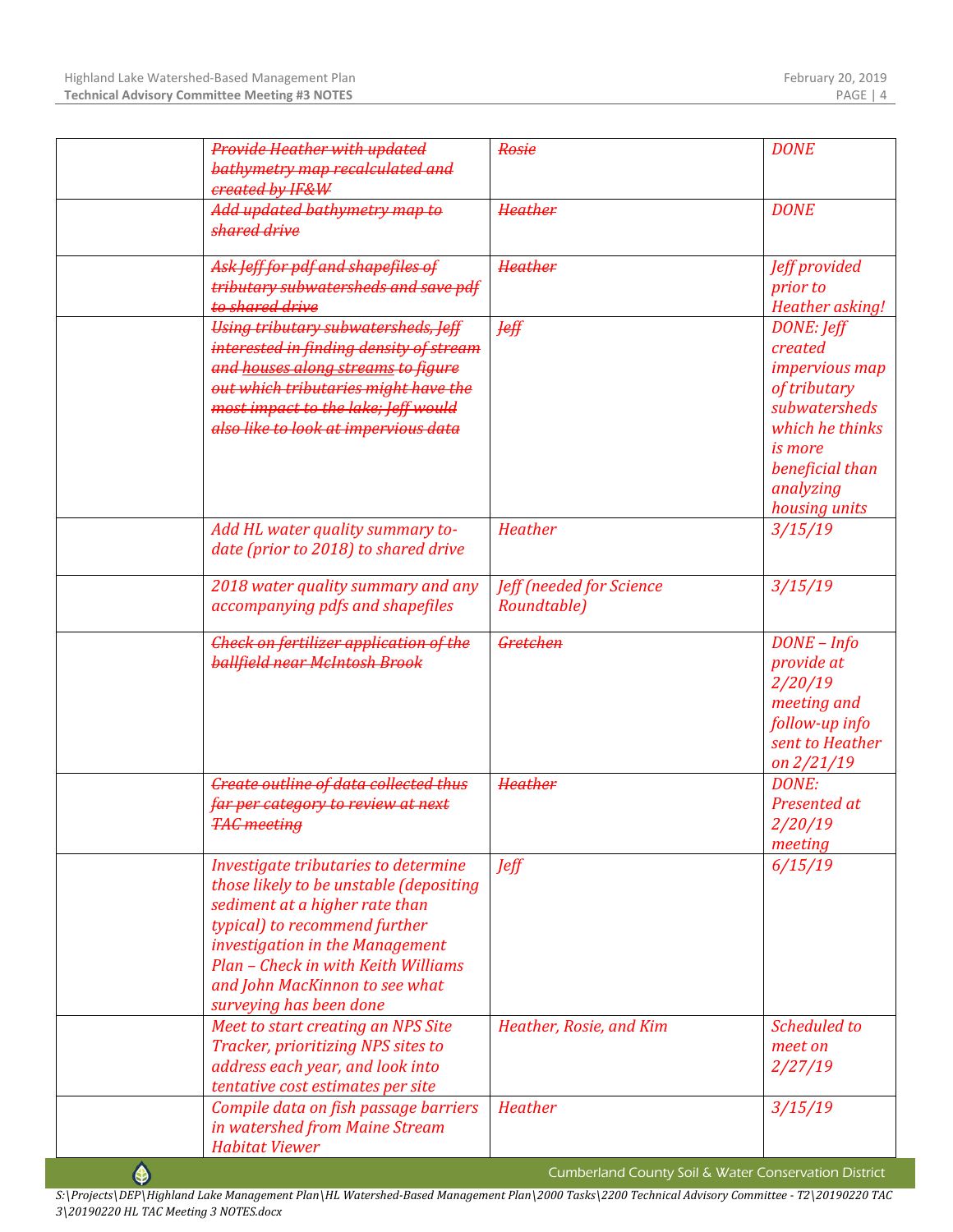|                                                  | Provide feedback to Heather on Draft<br>Data Inventory presented at 3rd TAC<br><b>Meeting</b>                                                                                          | <b>TAC</b>                                                                                                   | 3/15/19                  |
|--------------------------------------------------|----------------------------------------------------------------------------------------------------------------------------------------------------------------------------------------|--------------------------------------------------------------------------------------------------------------|--------------------------|
| <b>Septic Survey</b>                             | Send watershed survey notes to<br>Gretchen and Kimberly to identify<br>possible illicit discharges observed<br>during 2018 watershed survey AND<br>ask Donna Pennoyer's cess pool site | 3 of them (Cottage, Pine Drive, Pond<br>Villa) - Kim to send to Gretchen<br>Rosie has one in Falmouth to add | 2/20/19<br>(Done?)       |
|                                                  | Provide info on George's Pond septic<br>survey to Gretchen and Kimberly                                                                                                                | Wendy                                                                                                        | 2/20/19<br>(Done?)       |
|                                                  | Provide Gretchen with shapefiles for<br>all sensitive soils                                                                                                                            | <b>Jeff</b>                                                                                                  | 2/20/19<br>(Done?)       |
|                                                  | Provide Kimberly with list of parcels<br>within sensitive soils area for<br>Falmouth                                                                                                   | Gretchen                                                                                                     | 2/20/19<br>(Done?)       |
|                                                  | Prioritize septic parcels                                                                                                                                                              | Gretchen and Kimberly with help<br>from Jeff                                                                 | 4/30/19                  |
| Community<br><b>Involvement</b>                  | Send out initial news article<br>highlighting the start of the<br><b>Management Plan process</b>                                                                                       | <b>Rosie</b>                                                                                                 | February 2019            |
|                                                  | Create statement/update Councils on<br>the start of the Management Plan<br>process                                                                                                     | <b>Gretchen and Kimberly</b>                                                                                 | February 2019<br>(DONE?) |
| <b>Action</b><br>Items/Draft<br><b>Mgmt Plan</b> | Set up date/sign up to present Action<br><b>Items to Town Councils and HLA</b><br><b>Annual Meeting</b>                                                                                | Gretchen and Kimberly (Towns),<br>and Rosie (HLA)                                                            | 3/27/19                  |
|                                                  | Create draft action item list to be<br>discussed at 3/27/19 TAC meeting                                                                                                                | <b>Heather</b>                                                                                               | 3/27/19                  |
|                                                  | Set up Survey Monkey questionnaire<br>to gather feedback on Action Items                                                                                                               | Chris?                                                                                                       | 7/1/19                   |
|                                                  | Create press release and website<br>notifications to request public<br>feedback to Action Items                                                                                        | <b>TBD</b>                                                                                                   | 7/1/19                   |
|                                                  | Provide TAC with EPA's 9 element<br>guidance for management plans                                                                                                                      | <b>Heather</b>                                                                                               | 3/1/19                   |
|                                                  | Create memo from TAC to HLLT<br>recommending HLLT be listed as<br>owner of HL Mgmt Plan                                                                                                | Gretchen                                                                                                     | 3/1/19                   |
| <b>BMPs</b>                                      | Look into significant BMPs per<br>road/Survey Sectors to start list of<br>priority BMPs (groundtruthing to<br>start when snow has melted)                                              | <b>Kim and Rosie</b>                                                                                         | 2/20/19<br>(Done?)       |
|                                                  | Assist Kim and Rosie with a<br>form/guidance on recording<br>significant BMPs                                                                                                          | Heather                                                                                                      | <b>March 2019</b>        |

 $\bigcirc$ 

Cumberland County Soil & Water Conservation District